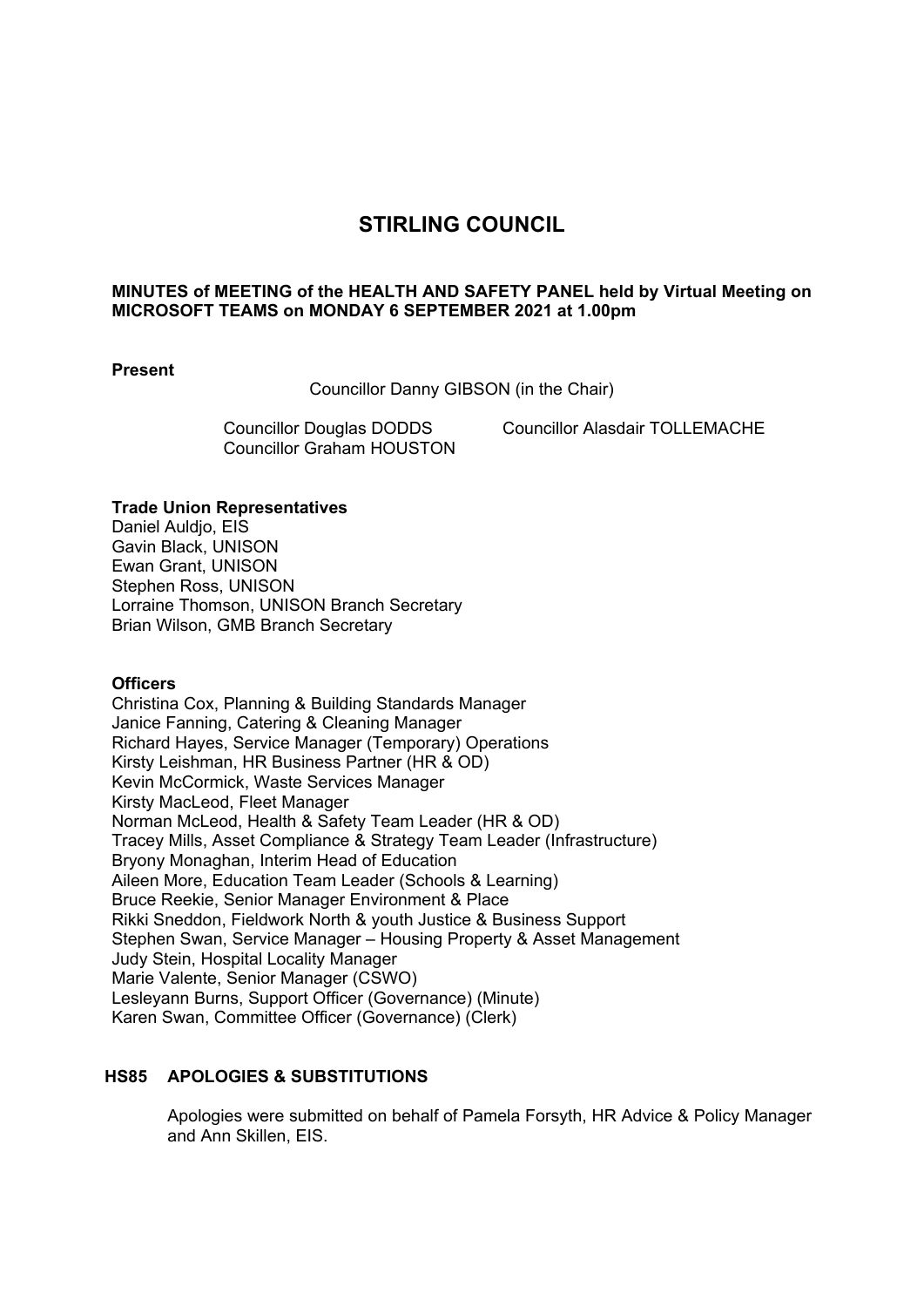#### **HS86 DECLARATIONS OF INTEREST**

There were no declarations of interest.

## **HS87 URGENT BUSINESS BROUGHT FORWARD BY THE CHAIR**

There were no items of urgent business.

#### **HS88 MINUTES – 21 JUNE 2021**

The Minutes of the Meeting of the Health and Safety Panel held on 21 June 2021 were submitted for approval.

#### **Decision**

The Minutes of the Meeting of the Health and Safety Panel held on 21 June 2021 were approved as an accurate record of proceedings.

#### **HS89 HEALTH & SAFETY UPDATE: JUNE 2021**

This report provided the Health & Safety Panel with an update of the Corporate and Services' progress since the last H&S Panel.

- 1. Update on latest position and requirements of task based H&S Risk Assessments and other associated assessments.
- 2. Update on latest HSE COVID Secure Spot Check Visits to Council premises.
- 3. Update on H&S Improvement Plans in Services' Progression to Online MS Team Power App.
- 4. Update on the ongoing development of H&S specific guidance documents.
- 5. Update on Lone Working System Usage & Training status.
- 6. Update on Incidents Reported 1 Jan 12 Aug 2021.

The Health & Safety Team Leader updated on the good progress being made with services that was ongoing around service level H&S Risk Assessments. He confirmed that further HSE Covid spot checks had taken place in person at Council premises and via telephone interview and these went well with no follow up actions, HSE satisfied with COVID arrangements at time of checks. Member commented that this was encouraging and voiced that it was due to the good work by employees and Health & Safety team.

A Member asked how the gaps in risk assessments are audited/monitored and whether employees were doing their own risk assessments, the Health & Safety Team Leader confirmed that auditing and monitoring was taking place with summary report getting reported to monthly Operational Governance Board meetings. General risk assessment populated draft templates have been created with basics outlined on these templates to help services to then bespoke with service level requirements pertinent to their work tasks which were ongoing and more robust. Continued monitoring and reporting will continue around the service risk assessments. It was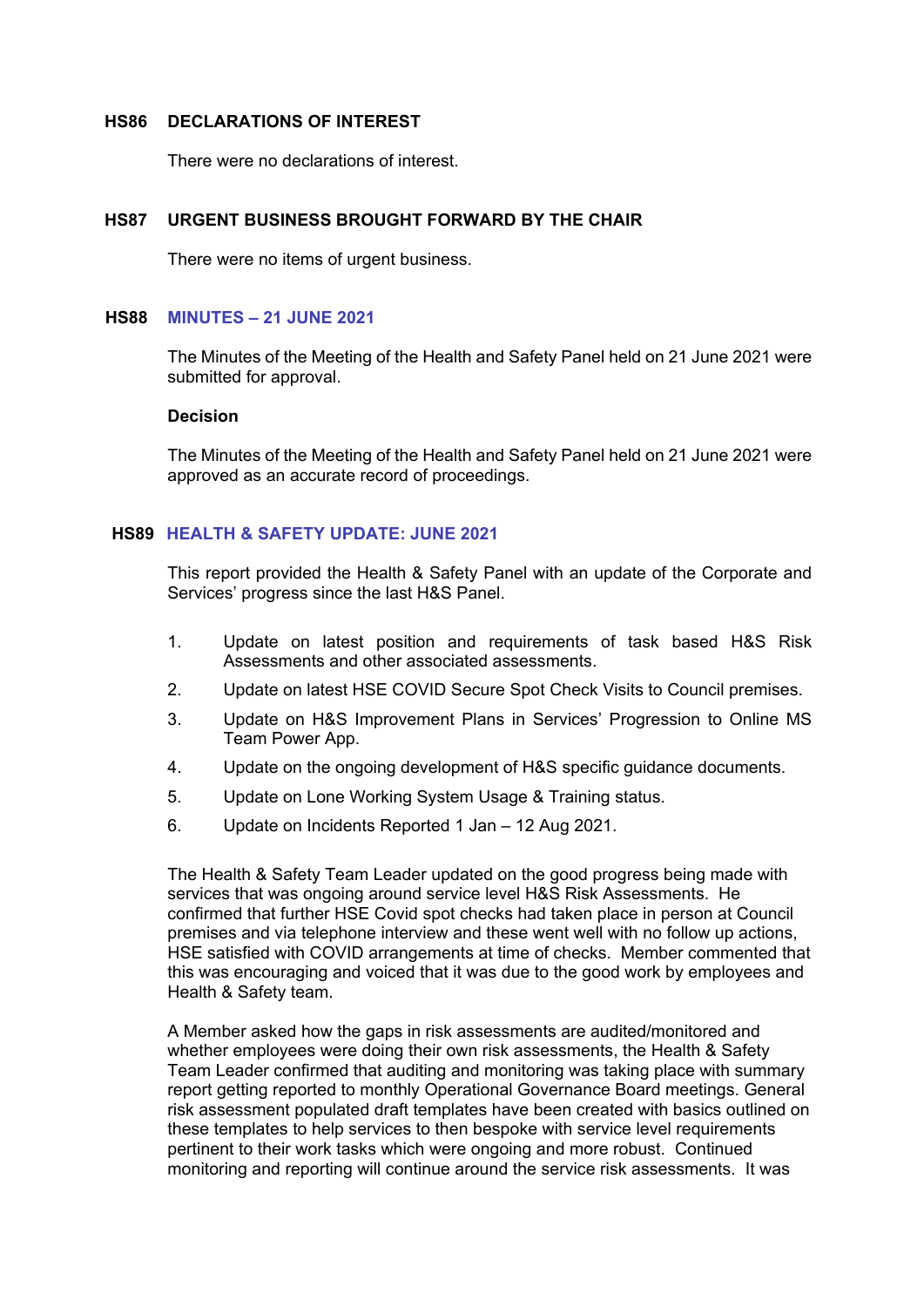concluded that guidance had been issued to all services regarding risk assessments, a bespoke elearning module and monthly risk assessmsnet training sessions delivered by H&S Officers are available to be booked via MyLO.

A Member raised the issue of a worker standing up in the back of a pick-up truck and asked if this was acceptable. The Health & Safety Team Leader made it clear that this was not acceptable and stated that they would discuss the specifics of the incident offline.

Offline discussion regarding pick-up truck incident. **Action – Norman McLeod** 

#### **Decision**

The Health and Safety Panel agreed to:

- 1. note that service level H&S Risk Assessments and other associated general service H&S assessments were revised, completed and uploaded to SharePoint (Paragraphs 2.1-2.5 within the submitted report);
- 2. note the latest HSE COVID Secure Spot Checks. (Paragraphs 2.6-2.8 within the submitted report);
- 3. note that H&S Improvement Plans form part of Service Improvement Plans and that exception reports would be presented monthly to the Operational Governance Board. (Paragraphs 2.9-2.11 within the submitted report);
- 4. note the ongoing development and implementation of H&S specific guidance documents. (Paragraphs 2.12-2.14 within the submitted report);
- 5. note that all services use the Lone Working system as set out in approved internal guidance, complete their outstanding Lone Working Device specific training facilitated by H&S Team by 03 September 2021 and continually improve system usage. (Paragraphs 2.15-2.18 within the submitted report); and
- 6. note the Health & Safety Incident report summary for the period 1 Jan to 12 Aug 2021. (Paragraphs 2.19-2.23 within the submitted report).

 (Reference: Report by Senior Manager – Environment & Place, dated 20 August 2021, submitted)

# **HS90 OCCUPATIONAL HEALTH ACTIVITY REPORT**

This report provided information relating to Stirling Council's Occupational Health (OH) provision.

Officers expressed the view that they were working to reduce non-attendance at Occupational Health appointments. A Member examined whether this was to do with incorrect appointments or if it was a mistake and asked whether the employee had been given the incorrect appointment. Member also asked if that was a large trend or occasional, officer reported that this wasn't being tracked but would start tracking and confirmed that employees were getting given a time but discussions were happening with Occupational Health regarding contacting employees on time and that managers were giving employees adequate time to receive the calls. It was also confirmed that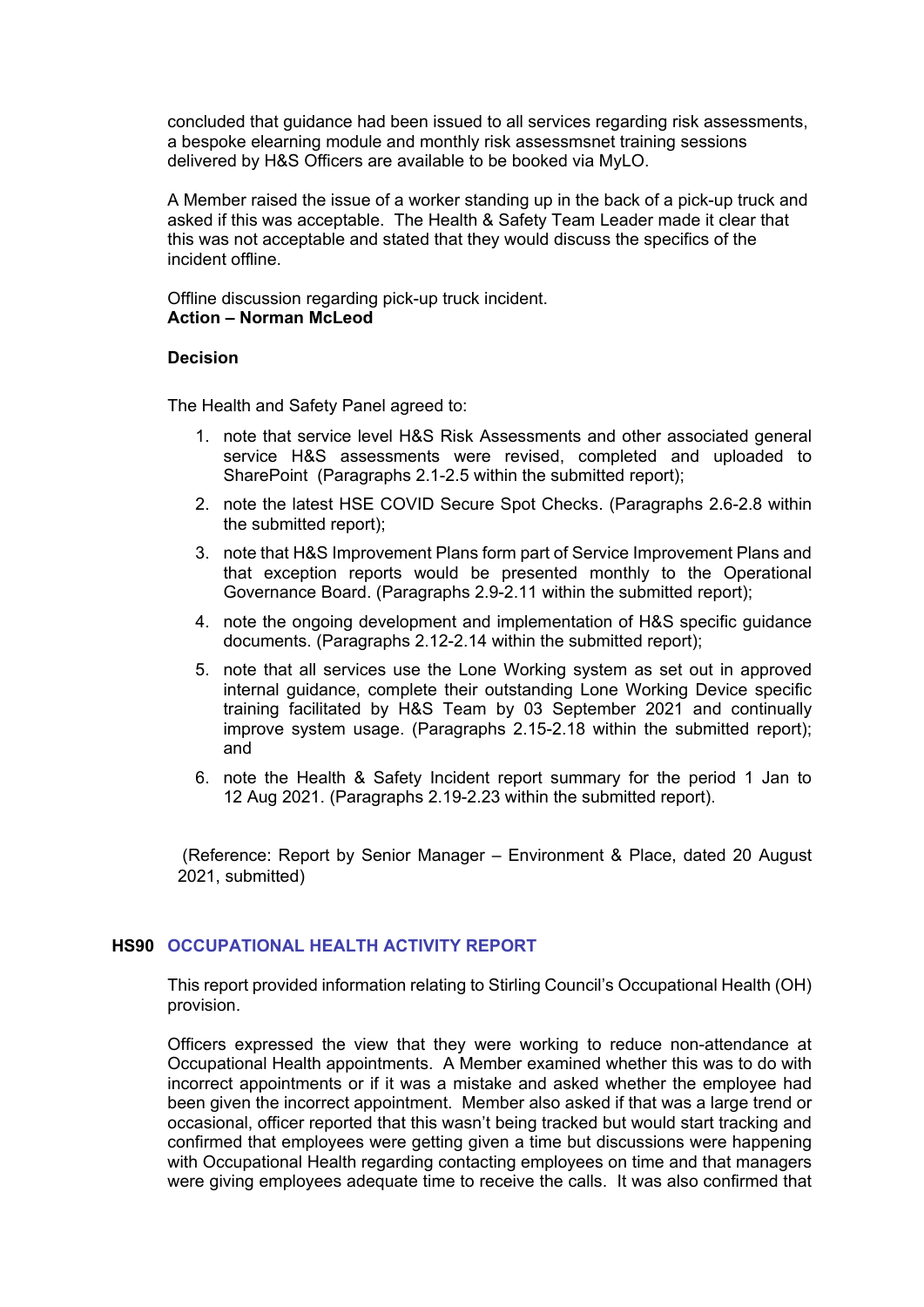tracking would be done. Trade Union enquired about Health & Welfare resources getting sent to Education staff.

Clarity on the circulation of the Health & Welfare resources within Education to be followed up with Lisa Dunlop and information to be circulated to EIS Union. **Action – Kirsty Leishman** 

Trade Unions welcomed the work done by Human Resources for employees who had Covid.

#### **Decision**

The Health & Safety Panel agreed to note the Occupational Health provision from April 2021 to July 2021 in comparison with the proceeding 3 financial years.

(Reference: Report by Chief Operating Officer Communities & Performance, dated 25 August 2021, submitted)

# **HS91 FIRE AND SECURITY MANAGEMENT ACROSS THE OPERATIONAL ESTATE**

The Asset Compliance & Strategy Team Leader delivered this report.

The purpose of this report was to provide the following:-

- an overview on Local Authorities responsibilities under Fire (Scotland) Act 2005 and the Fire Safety (Scotland) Regulations 2006;
- how Stirling Council responds to the duties as detailed in the regulations across the operational estate; and
- detail the impact of the COVID 19 Pandemic in relation to how Stirling Council discharge these duties.

An update was given on fire wardens and false alarms. A Member enquired about the response that was sent from the Fire & Rescue Consultation and requested it to be shared with panel members. Clarity to be sought on whether Stirling Council had responded to the Fire & Rescue Consultation, if so, details to be circulated to Members of the Health & Safety Panel. **Action – Norman McLeod** 

#### **Decision**

The Health & Safety Panel agreed to note the content of this report.

(Reference: Report by Senior Manager - Infrastructure, dated 19 August 2021, submitted)

# **HS92 TRADE UNION/WORKFORCE UPDATE – JTUC**

Panel was made aware of a ballot for strike action that would impact Health & Safety.

Schools were undergoing CO2 assessments and it was enquired what action would be taken if levels were high, panel was assured that extractors would be installed or even closure of building/area. It was confirmed that as Primary Schools were smaller buildings that their monitors would go to the High Schools once exercise was completed.